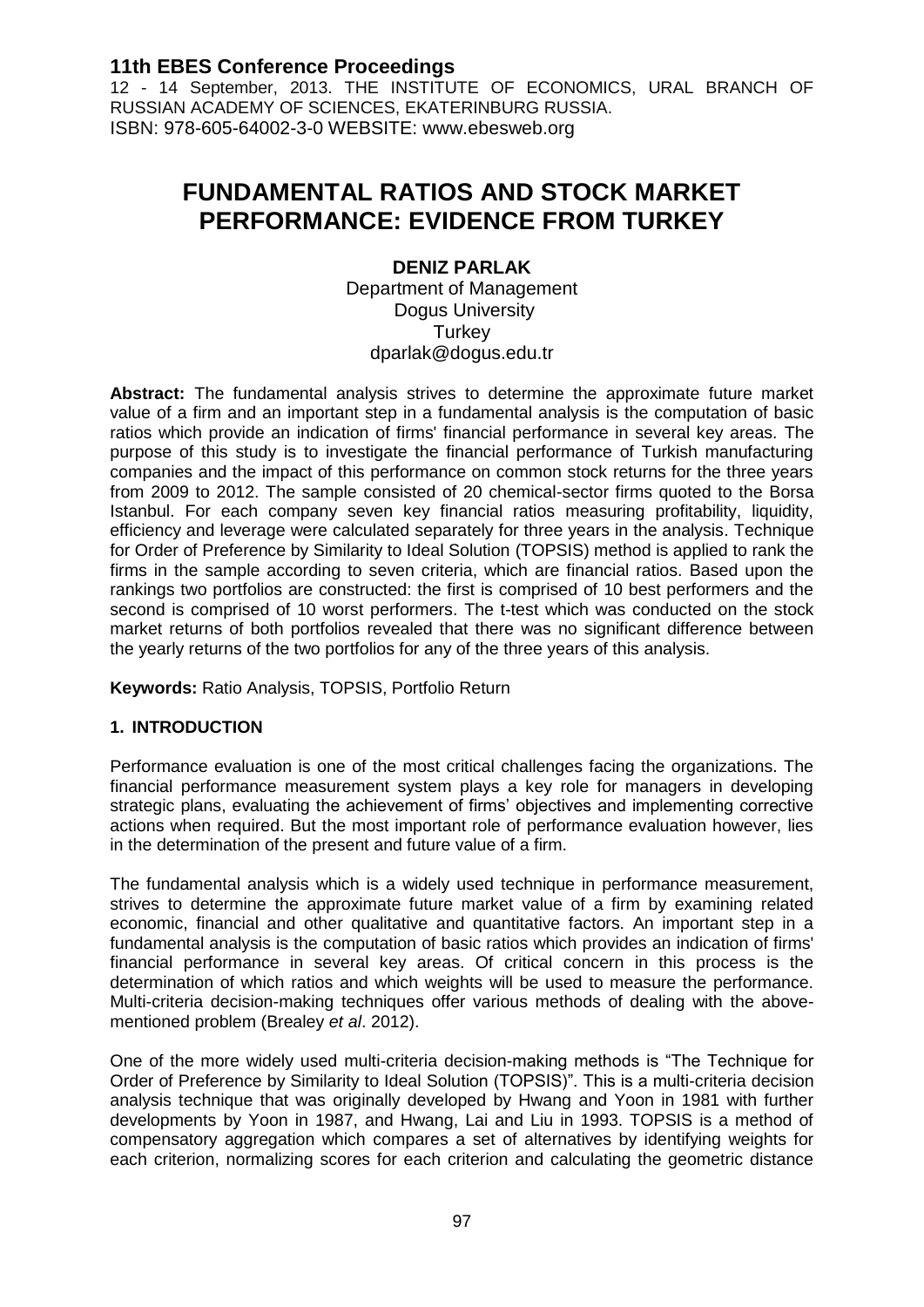between each alternative and the ideal alternative, which represents the best score in each criterion (Demireli, 2010).

An important output of the TOPSIS technique is the ranking of alternatives which in the context of firms' performance evaluation provides an important input to portfolio managers. In order to increase the performance of their portfolios portfolio managers strive to select the best performing stocks, for which an important determinant is the performance of the companies underlying the shares.

The purpose of this study is to investigate the persistence in the financial performance of Turkish chemical sector manufacturing companies and the impact of this performance on common stock returns for the three years from 2009 to 2012. The TOPSIS method is used to evaluate and to compare the performance of 20 firms in the analysis.

Although a vast amount of literature on firms' financial performance already exists, the multicriteria decision-making methods are rarely used in the evaluation process of such companies. This is the main contribution of this paper to existing literature. Emerging markets on the other hand, have their own dynamics which makes them unique and different than developed markets. Considering this phenomenon from an emerging market perspective represents another important contribution of this research.

The reminder of the paper is organized as follows. Data and methodology are presented in Part 2; Part 3 presents the analysis and the results. Part 4 concludes the discussion.

## **2. DATA AND METHODOLOGY**

As stated in the introduction, the purpose of this study is to search for persistence in the financial performance of industrial companies in the chemical sector and the impact of this performance on common stock returns. Hence the hypothesis of the study is:

**H1:** The stock returns of a portfolio composed of the shares of the firms with higher financial performance are greater than those of a portfolio composed of the shares of the firms with lower financial performance.

The analysis was conducted on a sample of 20 Turkish chemical-sector firms quoted to the Borsa Istanbul. The chemical sector was intentionally selected as it is a field that provides significant amounts of input to many branches of industry, such as automotive, leather products, glass, textile and paper products and is considered one of the key sectors of Turkish economy. The industry employs more than 81,500 people in approximately 4,000 companies. It has developed significantly and is expected to develop further in terms of quality, productivity, and environmental awareness as part of Turkey's adaptation to EU standards. As one of the main producers of soda ash, chrome and boron in the world Turkey has competitive advantage in this sector. The primary products exported by the Turkish chemical industry include petrochemicals, fertilizers, pharmaceuticals, synthetic fiber and strings, soap and detergent, as well as paints. There are about 314 companies with foreign investment in the Turkish chemical industry, an industry which has captured 13 percent share of total foreign capital in Turkey. The export volume of the Turkish chemical industry is increasing steadily. Today, the chemical industry was one of the most important exporting sectors among total industrial exports. In recent history, exports of chemicals constituted approximately 6.2 percent of all Turkish exports, making it the 4th largest sector by value of exports after the automotive, steel and textile industries (Deloitte, 2010; Erk, 2010). Due to data restrictions only 20 firms which were quoted to the stock exchange were included in the sample. Of those 20 firms, 13 were local firms and the remaining 7 had foreign ownership greater than 40 percent. Five firms had a sales volume greater than \$1 billion; 5 had sales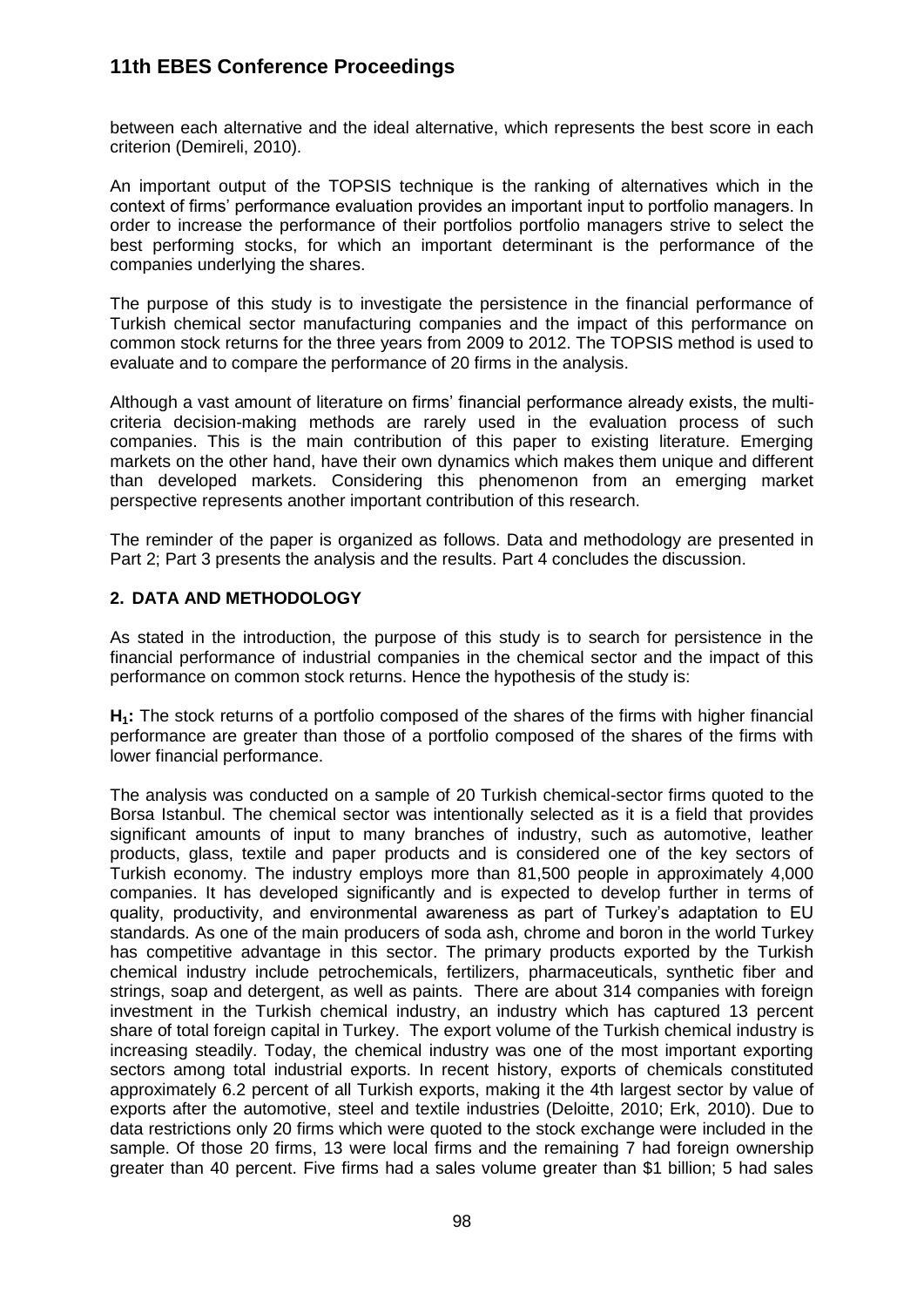volumes between \$500 million and \$1 billion, the remaining 10 firms were small companies with sales volume less than \$500 million.

Financial ratios provide insights about the company in an organized way and allow for the comparison of different firms. The ratios are classified according to the information they provide. The main areas of measurement are liquidity, profitability, efficiency and leverage of a company. Liquidity ratios measure the extent to which assets can be turned into cash quickly whereas profitability ratios measure how much profit a business has made. Leverage ratios reveal the financing and risk structure of a company and finally efficiency ratios measure how effectively a company utilizes its assets and manages its liabilities (Weygandt *et al*. 2012)

In the existing literature many metrics have been developed to measure these dimensions. In the context of this analysis seven measures are used of which two are for liquidity, two for profitability, two for efficiency and one for leverage. The two metrics that measure liquidity are current ratio (CR) and quick (QR) ratio. Both show the short-term debt-paying ability of a company. CR is defined as current assets divided by current liabilities whereas QR is defined as quick assets -which are cash, marketable securities and receivables- divided by current liabilities. Profitability is measured according to return on assets (ROA) and return on equity (ROE). ROE is calculated as net income divided by average equity whereas ROA is calculated by dividing net income less financial expenses to average assets. Efficiency measures used in this study is account receivable efficiency (ARE) and asset efficiency (AE).ARE is calculated by dividing net sales to average accounts receivables and AE is calculated by dividing net sales to average assets. Finally leverage is measured by debt equity ratio (DE) which is calculated by dividing total liabilities to total equity (Brealey *et al.* 2012; Weygandt *et al.* 2012).

The balance sheets and income statements of 20 firms in the sample were obtained from the website of public disclosure platform (www.kap.gov.tr) and the ratios were calculated thereupon.

To rank the 20 companies in the sample The Technique for Order of Preference by Similarity to Ideal Solution (TOPSIS) method was used. In this method two artificial alternatives are hypothesized. The first is the ideal alternative which represents the alternative that has the best level for all attributes considered and the second is the negative ideal alternative which represents the alternative that has the worst attribute values. TOPSIS selects the alternative that is the closest to the ideal solution and farthest from negative ideal alternative (Uygurturk and Korkmaz, 2012).

To apply TOPSIS m alternatives (options) and n attributes/criteria should be selected and the score of each option with respect to each criterion should be calculated. After the identification of alternatives and options TOPSIS is applied at five stages:

1. Construction of the normalized decision matrix: This step transforms various attribute dimensions into non-dimensional attributes, which allows for comparisons across criteria. Scores or data are normalized scores or data as follows:

$$
r_{ij} = x_{ij} / (\Sigma x 2_{ij})
$$
 for  $i = 1, ..., m$ ;  $j = 1, ..., n$ 

- 2. Construction of the weighted normalized decision matrix. A set of weights is determined for each criteria  $w_j$  for  $j = 1,...n$ . Each column of the normalized decision matrix is multiplied by its associated weight.
- 3. Determination of the ideal and negative ideal solutions. Ideal solution is: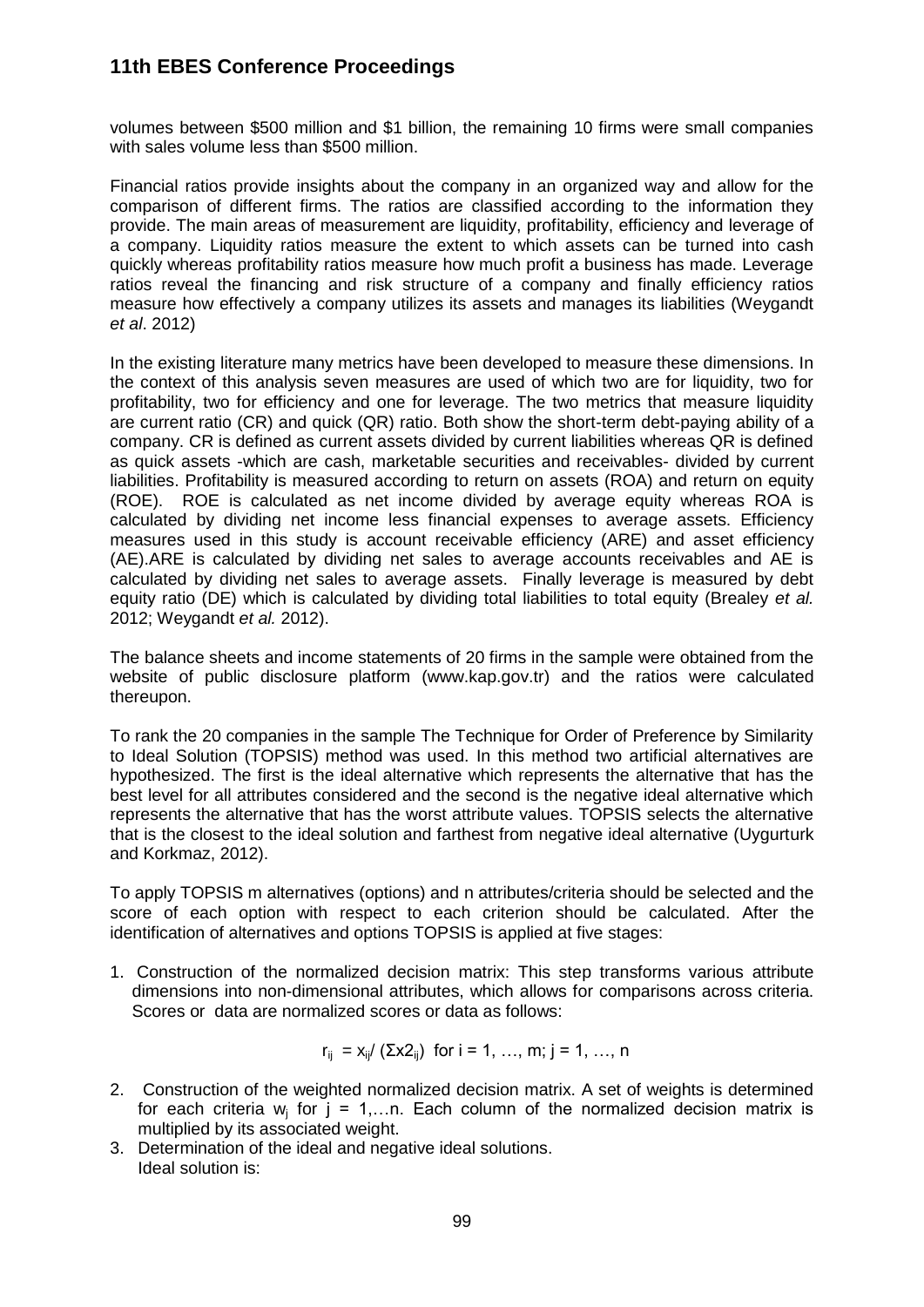$$
A^* = \{ v_1^*, \dots, vn^*\}, \text{ where}
$$
  

$$
v_j^* = \{ \max(v_{ij}) \text{ if } j \in J; \min(v_{ij}) \text{ if } j \in J^* \}
$$

Negative ideal solution is:

 $A' = \{v_1', ..., v_n'\}$ , where

 $v' = \{ min (v_{ii}) \text{ if } j \in J ; max (v_{ii}) \text{ if } j \in J' \}$ 

4. Calculation of the separation measure for each alternative. The separation from the ideal alternative is:

$$
S_i^* = [\Sigma (v_j^* - v_{ij})^2]^{\frac{1}{2}}
$$
 i = 1, ..., m

Similarly, the separation from the negative ideal alternative is:

 $S_i = [\Sigma (v_j' - v_{ij})^2]^{V_2}$  $i = 1, ..., m$ 

5. Calculation of the relative closeness to the ideal solution  $C_i^*$ 

$$
C_i^* = S'_i / (S_i^* + S'_i) , \qquad 0 < C_i^* < 1
$$

The option with Ci\*closest to 1 is selected.

In the context of this analysis in the calculation of "C" score, equal weights are given to each criterion and the firms are ranked according to their "C" values for each year in the analysis separately.

To test the single hypothesis of this study two different portfolios were formed. The first consisted of 10 best performers and the second consisted of 10 worst performers. The stock market returns of both portfolios were calculated separately for three years in the analysis. The data for stock prices was obtained from the website of Borsa Istanbul (www.borsaistanbul.com) and yearly stock returns were calculated thereupon.

## **3. ANALYSIS AND FINDINGS**

The calculated ratios are presented at Attachment 1 and the mean ratios at Table 1.

|      | <b>ROA</b> | <b>ROE</b> |      | <b>CR</b><br>QR<br>DE |      |      |      |  | AS |
|------|------------|------------|------|-----------------------|------|------|------|--|----|
| 2010 | 0.07       | 0.11       | 1.94 | 1.52                  | 1.10 | 7.48 | 1.07 |  |    |
| 2011 | 0.08       | 0.05       | 2.03 | 1.56                  | 1.51 | 6.83 | 1.22 |  |    |
| 2012 | 0.07       | 0.13       | 1.84 | 1.30                  | 1.35 |      | 1.25 |  |    |
| mean | 0.07       | 0.10       | 1.94 | 1.46                  | 1.32 | 7.19 | 1.18 |  |    |

**Table 1: Financial ratios**

As Table 1 shows, in terms of net income, highest profitability was obtained at year 2011 whereas in terms of net income less financial expenses at year 2012. Firms in the sample had both highest liquidity and largest debt at year 2011. The most efficient year in terms of accounts receivables was 2010 whereas in terms of assets the year 2012.

At the next step, consistent with TOPSİS approach, the ratios were normalized. Mean normalized ratios are presented at Table 2.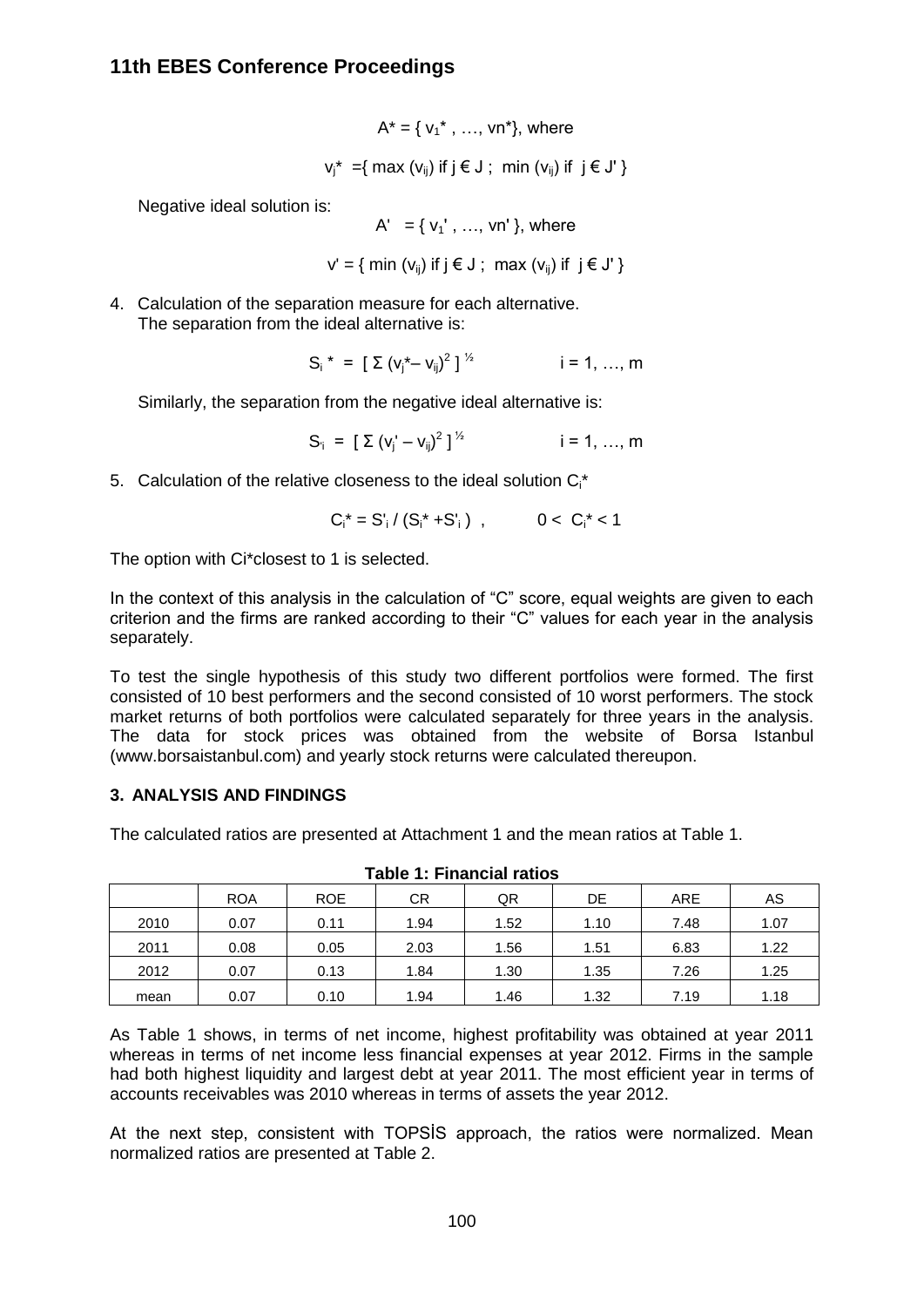|      | <b>ROA</b> | <b>ROE</b> | CR    | QR    | DE    | ARE   | AS    |
|------|------------|------------|-------|-------|-------|-------|-------|
| 2010 | 0.017      | 0.030      | 0.512 | 0.438 | 0.342 | 2.033 | 0.267 |
| 2011 | 0.021      | 0.071      | 0.640 | 0.584 | 0.586 | 1.885 | 0.316 |
| 2012 | 0.019      | 0.040      | 0.494 | 0.381 | 0.476 | 2.042 | 0.318 |
| mean | 0.019      | 0.047      | 0.548 | 0.467 | 0.468 | 1.987 | 0.300 |

#### **Table 2: Normalized financial ratios**

To construct weighted normalized matrix, equal weights were given to all ratios. Based on normalized weighted matrix ideal positive and negative solutions were calculated. The computed ideal positive and negative solutions are presented at Table 3.

|      |            |            |            |       |       |                 |            |            | - 9- - - - |       |       |       |            |         |
|------|------------|------------|------------|-------|-------|-----------------|------------|------------|------------|-------|-------|-------|------------|---------|
|      | <b>ROA</b> |            | <b>ROE</b> |       |       | CR.<br>QR<br>DE |            | <b>ARE</b> |            | AS    |       |       |            |         |
|      | ideal<br>+ | ideal<br>۰ | ideal      | ideal | ideal | ideal           | ideal<br>+ | ideal<br>- | ideal      | ideal | ideal | ideal | ideal<br>÷ | ideal - |
| 2010 | 0.012      | 0.000      | 0.021      | 0.000 | 0.534 | 0.004           | 0.624      | 0.001      | 0.000      | 0.494 | 1.268 | 0.010 | 0.160      | 0.000   |
| 2011 | 0.010      | 0.000      | 0.145      | 0.000 | 1.236 | 0.002           | 1.354      | 0.000      | 0.001      | 1.338 | 1.368 | 0.011 | 0.197      | 0.000   |
| 2012 | 0.017      | 0.000      | 0.047      | 0.000 | 0.451 | 0.002           | 0.585      | 0.000      | 0.001      | 0.932 | 1.305 | 0.009 | 0.188      | 0.000   |
| mean | 0.013      | 0.000      | 0.071      | 0.000 | 0.740 | 0.003           | 0.855      | 0.000      | 0.001      | 0.921 | 1.314 | 0.010 | 0.182      | 0.000   |

#### **Table 3: Ideal positive and negative ratios**

"C" values were then computed for each observation based on the distance between the observation and positive and negative ideal solution. The observations were ranked according to "C" values for all 3 years from 2009 to 2012. Based upon these rankings two portfolios were formed. The first portfolio is comprised of 10 best performers and the second portfolio is comprised of 10 worst 10 performers. The "C" values, rankings and portfolio attributions are presented at Table 4.

As table 4 shows, portfolio attributions were the same for all years and for all observations meaning that the companies in the sample were either in the first or second portfolio for all three years of the analysis which showed performance persistence. Still the same persistence was not found to be valid when within-portfolio rankings were considered. The 2011 and 2012 rankings were very similar to each other but differed from those of 2010. The best and worst performers of 2011 maintained their position also in 2012.

At the last step of the analysis portfolio returns were calculated based on individual stock returns. The weights of the stocks in the portfolio were assumed to be equal. As a result portfolio returns were calculated as simple averages of individual stock returns. The results are presented at Table 5.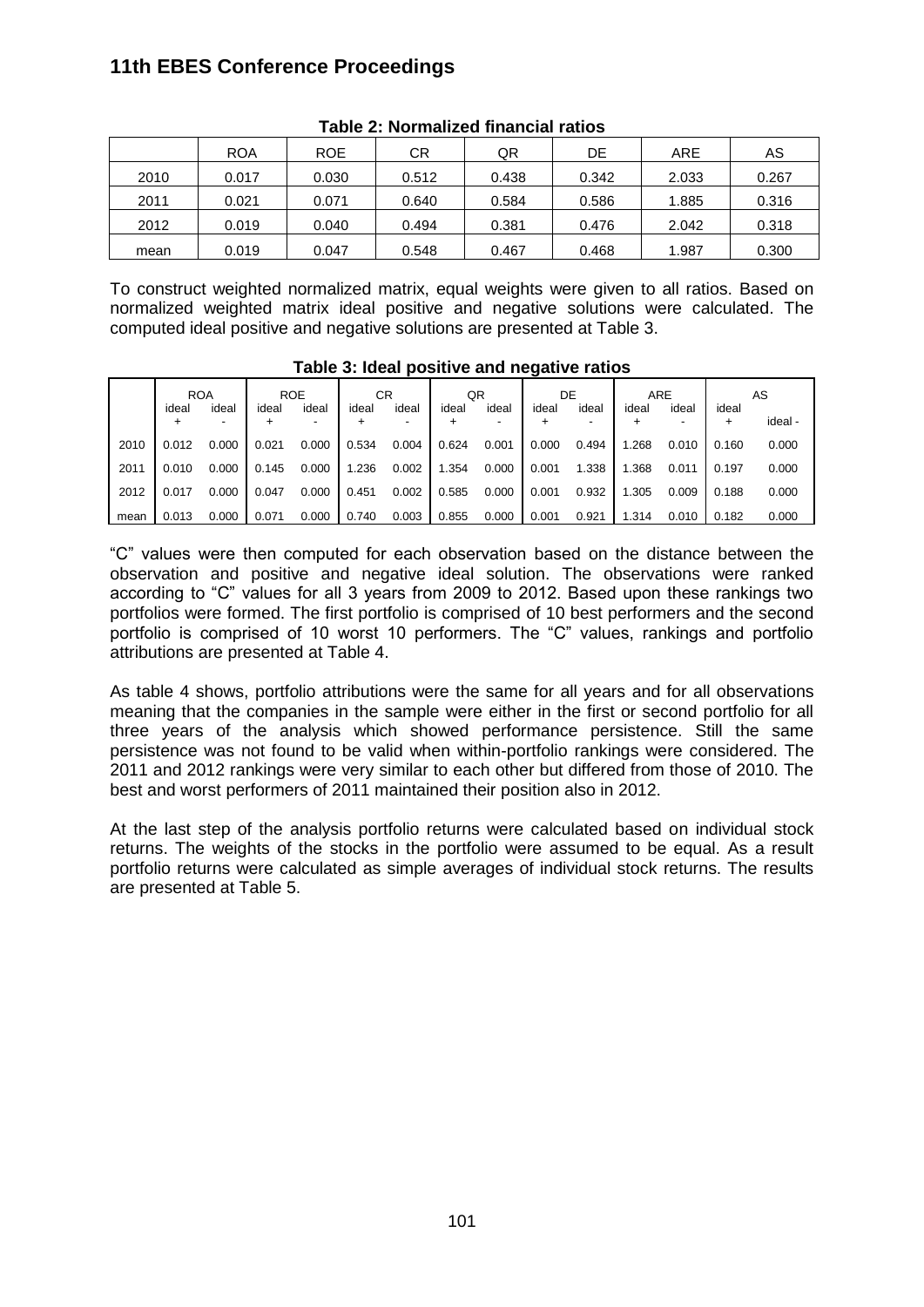|                   | C(2010) | Rank(2010)     |       | C (2011) Rank(2011) | C(2012) | Rank(2012)     |  |  |
|-------------------|---------|----------------|-------|---------------------|---------|----------------|--|--|
| firm 1            | 0.526   | 6              | 0.585 | 10                  | 0.579   | $\overline{2}$ |  |  |
| firm 2            | 0.509   | 13             | 0.582 | 16                  | 0.552   | 16             |  |  |
| firm <sub>3</sub> | 0.521   | 8              | 0.594 | 3                   | 0.579   | 3              |  |  |
| firm 4            | 0.428   | 19             | 0.575 | 19                  | 0.529   | 18             |  |  |
| firm 5            | 0.522   | $\overline{7}$ | 0.586 | 8                   | 0.563   | 9              |  |  |
| firm 6            | 0.531   | 5              | 0.588 | 5                   | 0.565   | $\overline{7}$ |  |  |
| firm 7            | 0.512   | 11             | 0.533 | 20                  | 0.492   | 20             |  |  |
| firm 8            | 0.512   | 10             | 0.597 | 2                   | 0.572   | 5              |  |  |
| firm 9            | 0.534   | 1              | 0.588 | 6                   | 0.568   | 6              |  |  |
| firm 10           | 0.449   | 17             | 0.583 | 13                  | 0.558   | 11             |  |  |
| firm 11           | 0.517   | 9              | 0.586 | $\overline{7}$      | 0.560   | 10             |  |  |
| firm 12           | 0.533   | 3              | 0.585 | 9                   | 0.577   | $\overline{4}$ |  |  |
| firm 13           | 0.509   | 12             | 0.583 | 15                  | 0.555   | 14             |  |  |
| firm 14           | 0.502   | 14             | 0.582 | 17                  | 0.541   | 17             |  |  |
| firm 15           | 0.533   | $\overline{2}$ | 0.588 | $\overline{4}$      | 0.565   | 8              |  |  |
| firm 16           | 0.428   | 20             | 0.584 | 11                  | 0.523   | 19             |  |  |
| firm 17           | 0.498   | 15             | 0.584 | 12                  | 0.556   | 13             |  |  |
| firm 18           | 0.452   | 16             | 0.583 | 14                  | 0.554   | 15             |  |  |
| firm 19           | 0.532   | $\overline{4}$ | 0.615 | 1                   | 0.585   | 1              |  |  |
| firm 20           | 0.438   | 18             | 0.581 | 18                  | 0.557   | 12             |  |  |

### **Table 4: "C" values, rankings and portfolio attributions**

#### **Table 5: Portfolio returns**

| portfolio 1          | return |        |      |      | portfolio 2          |      | return |        |      |  |  |
|----------------------|--------|--------|------|------|----------------------|------|--------|--------|------|--|--|
|                      | 2010   | 2011   | 2012 | mean |                      | 2010 | 2011   | 2012   | mean |  |  |
| firm 1               | 48%    | 28%    | 23%  | 33%  | firm 2               | 21%  | 11%    | 56%    | 29%  |  |  |
| firm 3               | 47%    | 16%    | 15%  | 26%  | firm $4$             | 64%  | $-1%$  | 16%    | 26%  |  |  |
| firm 5               | 93%    | 21%    | 128% | 81%  | firm 7               | 35%  | $-52%$ | 54%    | 12%  |  |  |
| firm 6               | 10%    | $-33%$ | 8%   | -5%  | firm 10              | 75%  | 14%    | 55%    | 48%  |  |  |
| firm 8               | 60%    | $-48%$ | 42%  | 18%  | firm 13              | 92%  | 2%     | 45%    | 46%  |  |  |
| firm 9               | 65%    | $-34%$ | 9%   | 14%  | firm $14$            | 56%  | $-16%$ | 41%    | 27%  |  |  |
| firm 11              | 88%    | $-36%$ | 25%  | 26%  | firm 16              | 33%  | $-48%$ | 22%    | 2%   |  |  |
| firm $12$            | 66%    | $-10%$ | 54%  | 37%  | firm 17              | 87%  | 3%     | $-4%$  | 29%  |  |  |
| firm 15              | 7%     | 18%    | 8%   | 11%  | firm 18              | 46%  | 4%     | $-27%$ | 8%   |  |  |
| firm 19<br>portfolio | 35%    | $-46%$ | 43%  | 11%  | firm 20<br>portfolio | 39%  | 17%    | 37%    | 31%  |  |  |
| return               | 52%    | $-12%$ | 35%  | 25%  | return               | 55%  | $-7%$  | 29%    | 26%  |  |  |

As Table 5 indicates, surprisingly the return of the portfolio two was greater than that of portfolio 1 for the years 2010 and 2011. When the mean of the three years are considered, the return of the first portfolio was one point lower than that of portfolio two, demonstrating that there was no relationship between financial performance indicators and stock returns hence the present firm value.

The analysis of variance test demonstrated that mean of the two portfolios was not significantly different for all three years in the analysis. The results are presented at Table 6.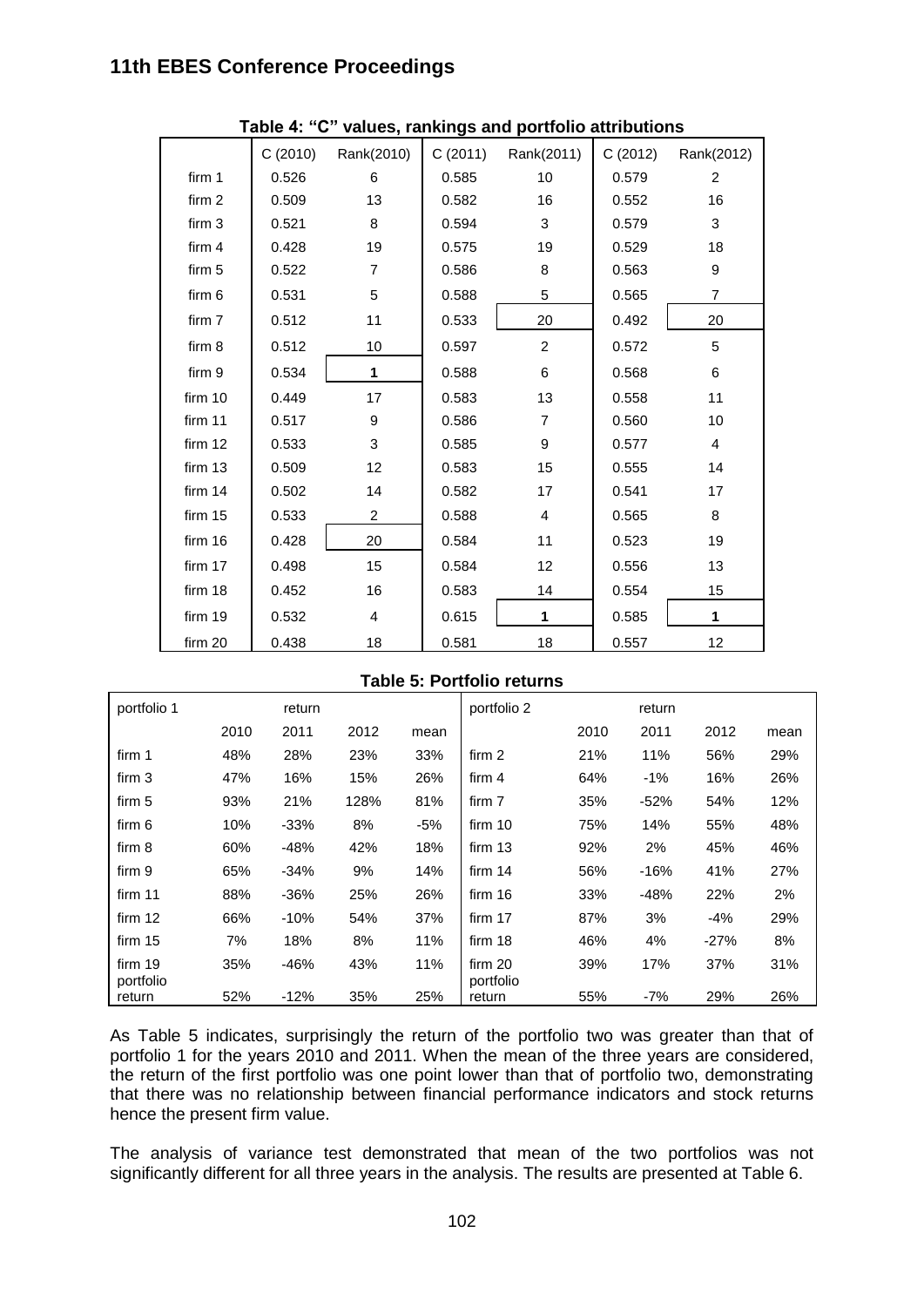|       |                       | Sum of  |    | Mean   |       |       |
|-------|-----------------------|---------|----|--------|-------|-------|
|       |                       | squares | df | Square | F     | Sig   |
| Y2010 | <b>Between Groups</b> | 0.004   | 1  | 0.004  | 0.059 | 0.810 |
|       | <b>Within Groups</b>  | 1.278   | 18 | 0.071  |       |       |
|       | Total                 | 1.282   | 19 |        |       |       |
| Y2011 | <b>Between Groups</b> | 0.017   | 1  | 0.017  | 0.220 | 0.645 |
|       | <b>Within Groups</b>  | 1.379   | 18 | 0.077  |       |       |
|       | Total                 | 1.396   | 19 |        |       |       |
| Y2012 | <b>Between Groups</b> | 0.018   | 1  | 0.018  | 0.172 | 0.683 |
|       | <b>Within Groups</b>  | 1.883   | 18 | 0.105  |       |       |
|       | Total                 | 1.901   | 19 |        |       |       |

| Table 6: Analysis of variance test results |  |  |  |  |
|--------------------------------------------|--|--|--|--|
|--------------------------------------------|--|--|--|--|

As the Table 6 indicates the hypothesis stating that the stock returns of a portfolio composed of the shares of firms with higher financial performance are greater than those of a portfolio composed of the shares of the firms with lower financial performance was rejected.

# **4. CONCLUSION**

The purpose of this analysis was to examine the relationship between financial performance indicators and stock returns. It was hypothesized that the stock returns of a portfolio composed of the shares of firms with higher financial performance are greater than those of a portfolio composed of the shares of the firms with lower financial performance Seven key financial indicators were calculated from a sample of 20 Turkish chemical industry manufacturing firms for three years from 2009 to 2012. The TOPSIS method was applied to rank the firms according to equally weighted financial indicators and based upon these rankings two portfolios were constructed. The first was comprised of the best performers and the second was comprised of the worst performers. An important finding was that all firms in the sample fell in the same portfolio for all three years in the analysis demonstrating persistence in terms of financial performances.

The computed portfolio returns revealed that the return of the second portfolio which was comprised of firms with lower financial performance indicators was higher than that of the first portfolio for two years of the analysis. Similar results were obtained when overall returns were considered. The three-year return of the second portfolio was 26 percent whereas that of the first was 25 percent. The analysis of variance test which was performed demonstrated that the mean of the two portfolios was not significantly different for any year in the analysis. Hence the single hypothesis of this study was rejected.

The results revealed that although the financial performance of the companies was persistent through the years, there wasn't any link between financial results and firm value. It is important to note that due to data restrictions the analysis was limited to 20 observations and only seven ratios which represent the main limitation of this study.

## **REFERENCES**

Brealey, R.A., Myers, S.C., and Allen, F., 2011. *Principles of corporate finance.* New York: McGraw- Hill Irwin.

Demireli, E., 2010. TOPSIS multicriteria decision making method: An examination on state owned commercial banks in Turkey. *Girisimcilik ve Kalkinma Dergisi,* 5, pp.101-112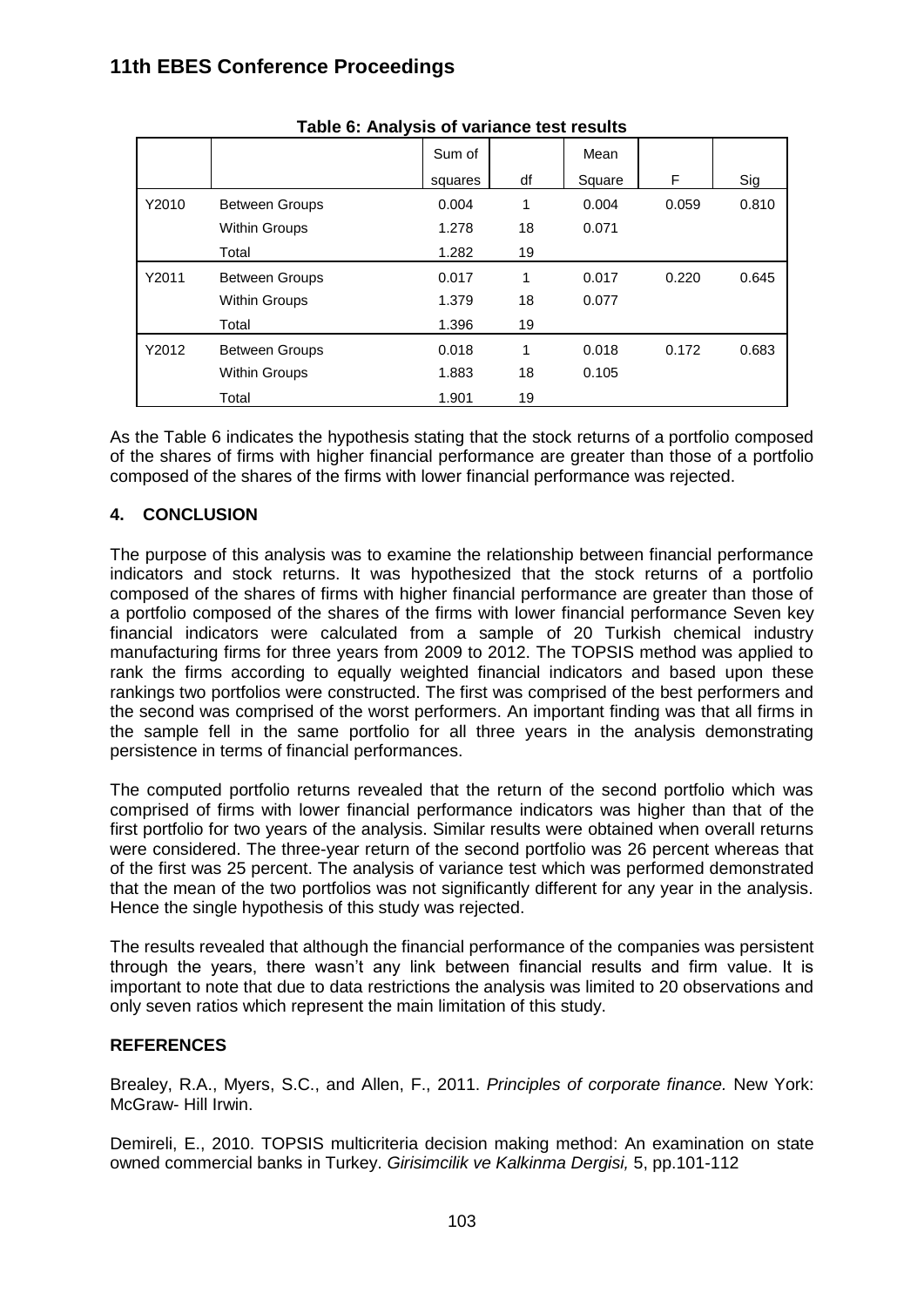Deloitte, 2010. Turkish chemical industry report. [online] Available at: <http://www.invest.gov.tr/en-US/infocenter/publications/Documents/chemicalindustry.pdf> [Accessesed at 15 March 2013].

Erk, T., 2010. Turkish Chemical industry. [online] Available at: <http://www. cacci.org.tw/ upload/ Timur\_Erk.pdf> [Accessesed at 15 March 2013].

Hwang, C.L. and Yoon, K., 1981. *Multiple attribute decision making: Methods and applications*. New York: Springer-Verlag.

Hwang, C.L., Lai, Y.J., and Liu, T.Y., 1993. A new approach for multiple objective decision making. *Computers and Operational Research,* 20(8), pp.889–899

Uygurturk, H. and Korkmaz, T., 2012. The determination of financial performance with TOPSIS multiple criteria decision making method: An application on basic metal industry enterprises. *Eskisehir Osmangazi Universitesi IIBF Dergisi,* 7, pp.95-115

Weygandt, J.J., Kimmel, P.D., and Kieso, D.E., 2012. *Accounting principles*. New York: John Wiley & Sons.

Yoon, K., 1987. A reconciliation among discrete compromise situations. *Journal of Operational Research Society,* 38(3), pp.277–286.